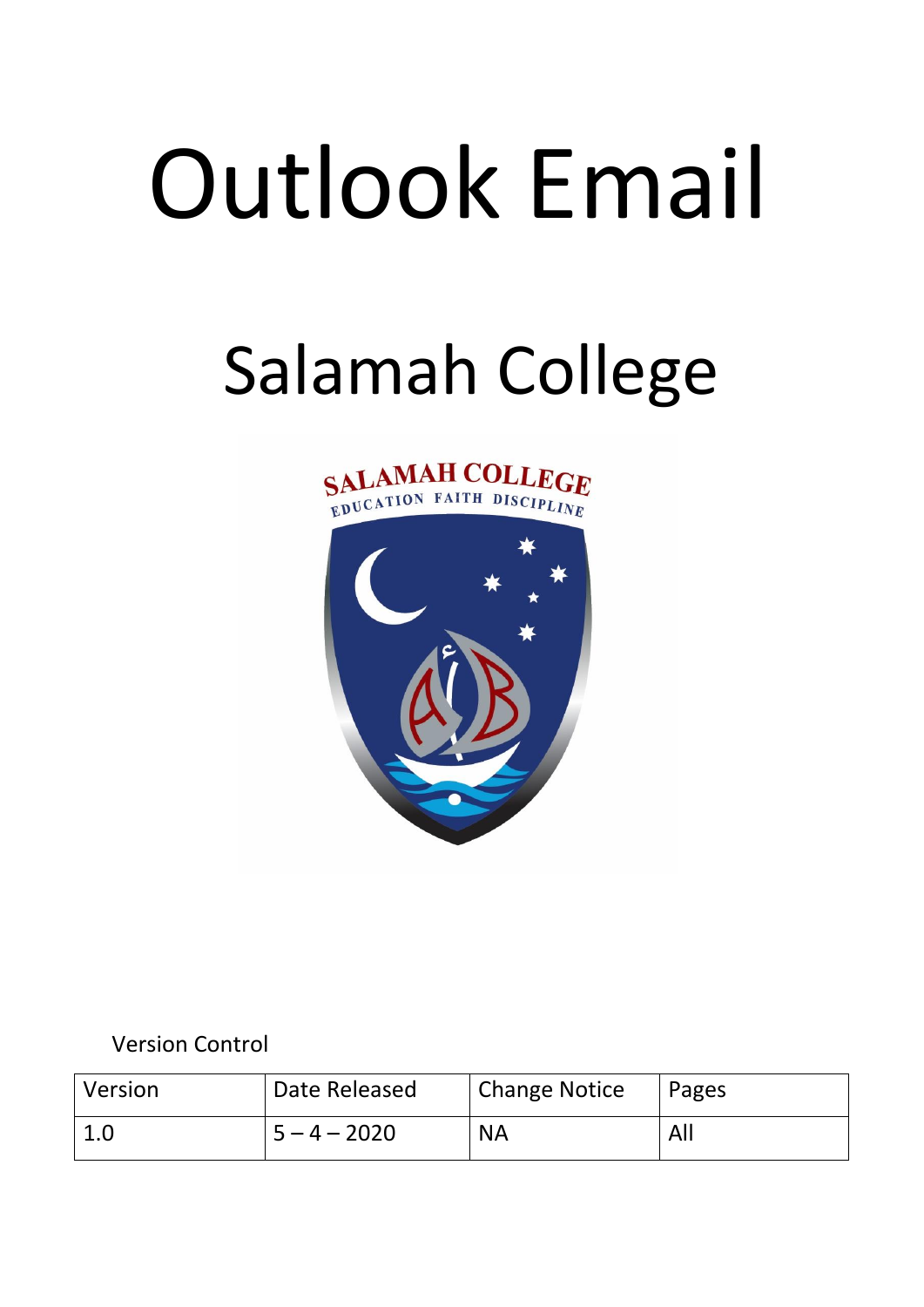

**To log on to Salamah College Student Email please follow the steps below.**

- 1- Redirect your browser to [http://mail.salamah.nsw.edu.au](http://mail.salamah.nsw.edu.au/)
	- **Explanation**

Open a web browser and type "mail.salamah.nsw.edu.au" into the address bar as shown below:

|   |                                | New tab | $\overline{\phantom{a}}$<br>100 |  |
|---|--------------------------------|---------|---------------------------------|--|
| w | ĸ,<br>mail.salamah.nsw.edu.au/ |         |                                 |  |

2- Students are to input their email address.

### **Explanation**

The following page as illustrated below will load. Students are to type in their email address, for example and then click the button labelled "Next".

## username@students.salamah.nsw.edu.au

The username is what students use to log into Moodle



3- The student will input the password.

### **Explanation**

Then students will be prompted to put in their password then click the button labelled "Sign in" as illustrated in the image below.



Address 40 Hector Street, Chester Hill NSW 2162 Web www.salamah.nsw.edu.au